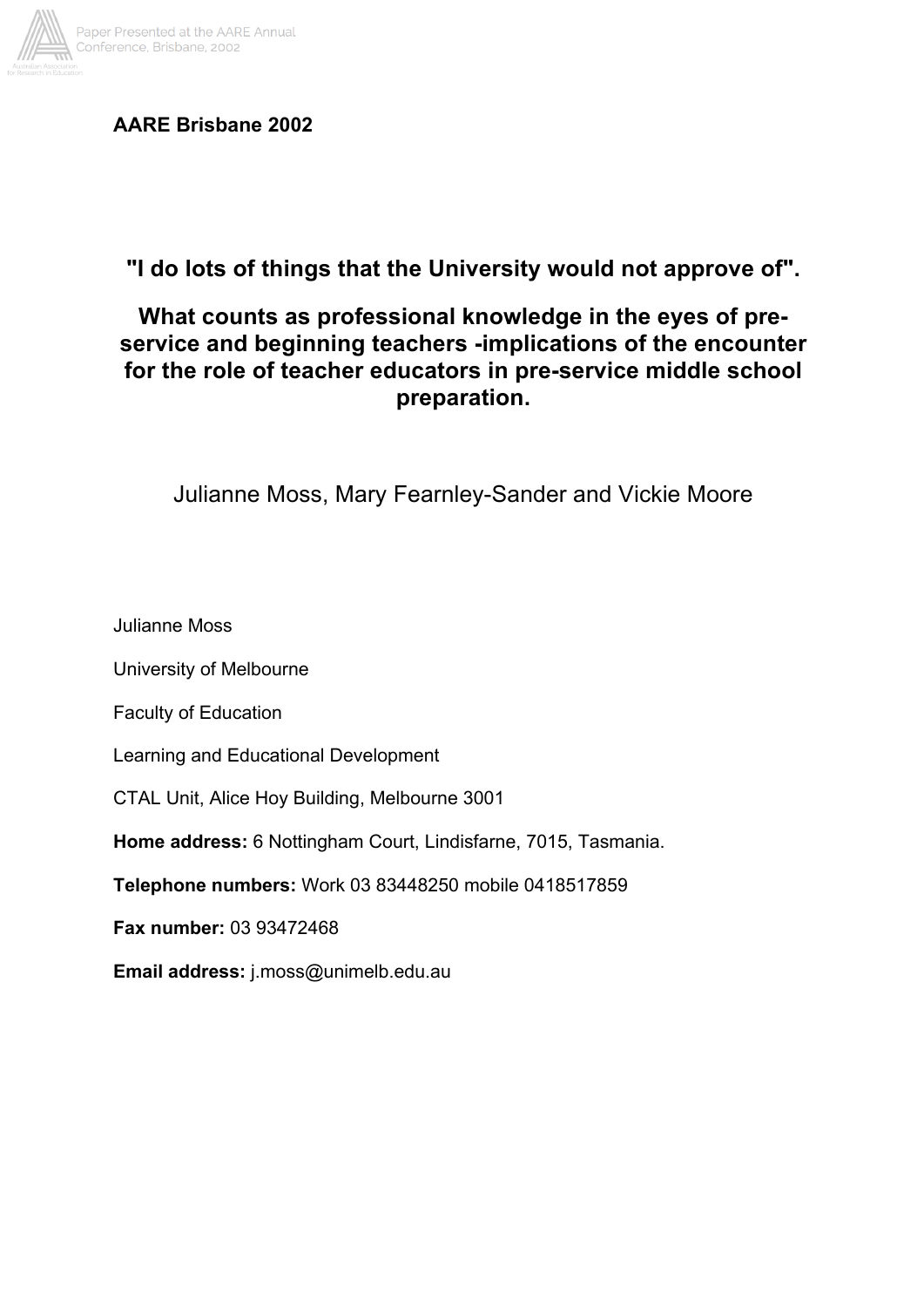

#### **"I do lots of things that the University would not approve of".**

#### **What counts as professional knowledge in the eyes of pre-service and beginning teachers -implications of the encounter for the role of teacher educators in preservice middle school preparation.**

#### **Abstract**

This paper is an account of teacher educator perceptions of the take-up by beginning teachers of the values and practices advocated in pre-service education. Methodologically grounded in a critical ethnographic account, two teacher educator/researchers retell their understanding of the one-month experience as middle school classroom teachers in an allocated school. The paper examines the consequences of what counts as professional knowledge in the eyes of pre-service and beginning teachers and the implications of the encounter for the role of teacher educators in preservice preparation. The purpose of the research is to consider the well-researched issue of the rejection of academic training (to greater or lesser extents) that is experienced by very many preservice and beginning teachers at some stage after experience in schools. As an exemplary colleague teacher said to us as we negotiated our participation in the school: "I do lots of things that the University would not approve of". Our argument is that teacher education needs the kind of participatory inquiry represented by the undertaking and methodology of this project. The paper is the 'primary record' (Carspecken 1996) of the research and works to open the next phase, the dialogical stage of the research process.

#### **Introduction**

The paper examines the consequences of what counts as professional knowledge in the eyes of pre-service and beginning teachers and the implications of the encounter for the role of teacher educators in pre-service preparation. Reporting on the take-up by beginning teachers of values and practices advocated in pre-service education the purpose of the research was to consider the well-researched issue of the rejection of academic training (to greater or lesser extents) that is experienced by very many pre-service and beginning teachers at some stage after experience in schools. As an exemplary colleague teacher said to us as we negotiated our participation in the school: "I do lots of things that the University would not approve of". The research was completed as part of the everyday work of two teacher educators alongside their preservice teachers and recent graduates. The access into the school context was provided by the state Department of Education and the generosity of a local high school and their staff, particularly teachers working in the middle years section of the school. We offer this account of the research not as the experts but as the narrators engaged in a critical ethnographic reading of one context over a one-month period of time. Our aim is to open further questions about the content and pedagogical practices of preservice teacher education, particularly preparing teachers for the middle years of schooling.

The paper has three threads. The first is a descriptive account of the research setting. Next, a brief overview of the background to the research problem, the middle years of schooling and the links between teacher education and middle years classroom practice is outlined. The third thread is the methodological account of the research and our interpretations to date. Our experience in this project, while distinct from other projects we have recently undertaken, continues to add to our understanding of the reform of teacher education. The methodological frame originates from the critical ethnographic project, working through a postmodernist sensibility. This project proved to be a significant rupture to our thinking and confronted us with the inertia of teacher education practices. We argue that teacher education is troubled by theory/practice borders, recognises the importance of genuine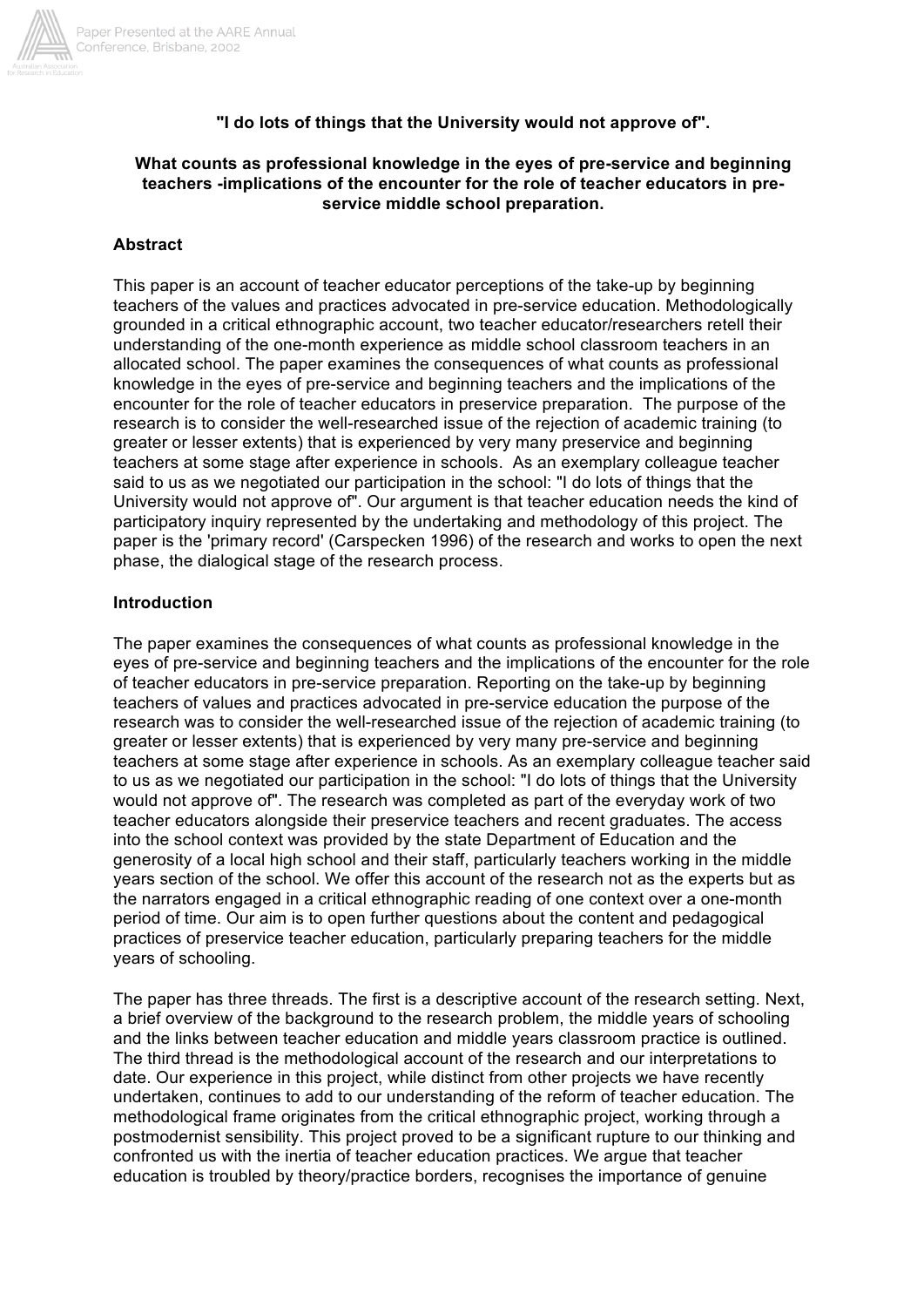

partnerships, yet understands little of the culture that impacts on the identity of preservice teachers and how they interpret their role in the school reform agenda. We offer our method not as 'super heroes' of teacher education but as a way to capture the fallible human perspective that frames an 'epistemology of uncertainty' (Barone 2001), bringing to the fore the 'identity claims' as a form of argument (MacLure 1993), to understand the beginnings of a career as a teacher and the role of the teacher educator in supporting preservice teachers in their entry to the profession during times of shifts and uncertainties for all stakeholders.

### *The research setting*

### *Demographics*

The research was conducted in a Tasmanian state high school in August 2001. The school enrols students from Grades 7 to10 and has a grade seven and eight program loosely configured as a middle school program. The school is situated in an urban area that according to the 2001 census has a population age of 42,518 persons, with 6,657 being aged 65 years and over. Australian born citizens dominate the population, less than 1 percent speaks percent a language other than English. The unemployment rate for the area was approximately 12%. In 1996 the area had a home ownership of 65.5%, with the average family income of \$31,000. The predominant category of employment was intermediate clerical, sales and service workers, with skilled vocational qualifications being the predominant form of post-school educational qualifications reported. The school has undergone a significant population decline in recent years. The total enrolment is now less than 250 students from a school that a decade ago enrolled approximately 900 students. Table 1 documents the enrolment decline over the past ten years.

| <b>FTE by Grade</b> | 1992 | 2002  |
|---------------------|------|-------|
| Grade 7             | 189  | 60    |
| Grade 8             | 177  | 59.4  |
| Grade 9             | 182  | 64    |
| Grade10             | 164  | 54    |
| Total               | 906  | 237.4 |

### **Table 1 Fulltime equivalent enrolment by grade Glen High School 1992-2001**

Within the school community the decreasing enrolment is attributed to a general decline in the school age population, but also the drift to two state government single sex schools easily accessed in the local district. The school is situated in large open green spaces adjacent to a main suburban arterial link. Choosing another school does not place large travelling demands upon students in the area, as other preferred schools are just fifteen minutes away from the zoned school. The school was selected after permission was obtained from the University and Department of Education ethics committees. The preservice teacher who acted as a key informant in the study was not being assessed by either of the teacher educators. The school was one of a number of schools we had considered, but was our first preference as the school had been reported and continues to be reported by our preservice students as being a 'hard to teach' environment due to the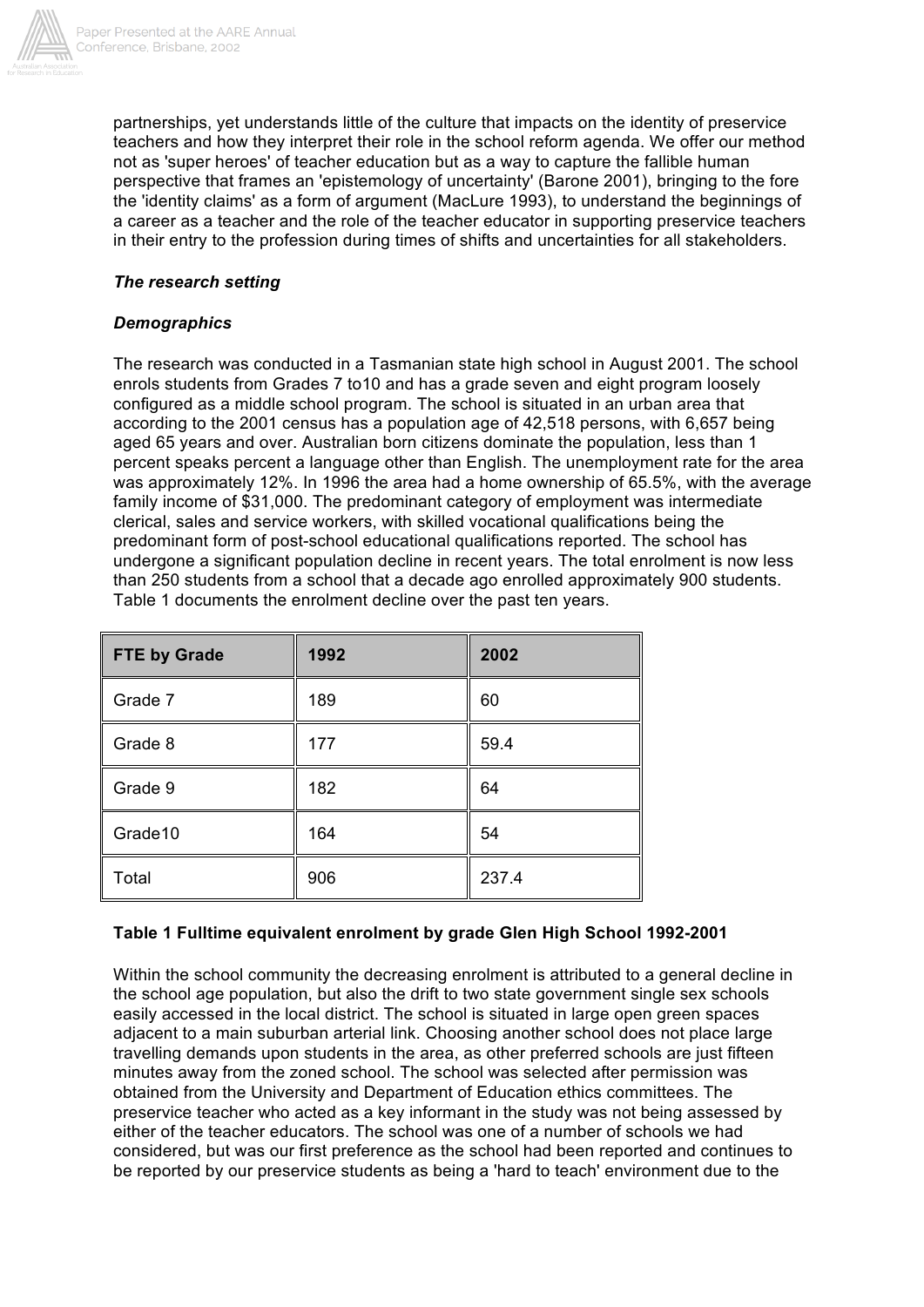

challenges of student behaviour that impact on the preservice teachers judgement of their university course experience.

#### *Focussing on the middle school years*

In 1999, our 2-year graduate preservice program, the Bachelor of Teaching, introduced a middle years program strand. The current research focus on the middle years of schooling was motivated by our interest as teacher educators in the field of middle school, although we were also was concerned with the experience of the preservice teacher as they negotiated their entry into the profession and their understandings of the non-participation of learning that is experienced in school settings. The middle years of schooling normatively encompass the period between Grades 5-9, or the age of early adolescence (years 11-14). Identified over twenty years ago, the educational distinctiveness of this period was seen to be the juncture of adolescence and the transition from the integrative structures of primary schooling to the individualised learning of the secondary school. Some of the more longstanding and unresolved problems of education reform are associated with provision for students in early adolescence (Hill & Russell 1999).

The major institutional responses to the needs of the students in these middle years have been the development of middle schools. As a new sector between the middle primary and upper secondary school, the emphasis in middle schooling is on significant curriculum reform and the development of transformed pedagogical relations. However despite the efforts of the past two decades, the extent of non-participation of students in the curriculum generally and in their middle years, particularly those of Grades 7-8 remains low. The findings of the Victorian Quality Schools Project 1992-1995 (VQSP), a major longitudinal study of 90 schools, were that there was virtually no growth in the middle years in reading, writing, speaking and listening. In relation to reading, progress was revealed to plateau in Years 5 to 8 for most students, whilst for the lowest 25 percent there is an actual decline in achievement, particularly in the first year of the high school (Hill & Rowe 1996).

In the past two decades of Australian educational research, different theoretical traditions and interests within education have fixed on varying emphases in investigating and explaining non-participation. Since the early nineties, the likely contributors to the widening achievement gap between students identified in the literature range from the societal factors of post-industrialism and the demands of the information economy (Kenway 1992, Kenway & Epstein 1996), to teacher performance (Hill et al. 1996), and outcomes-based assessment and standardised benchmark testing of both students and schools (Lingard 1997). Very recently there has been some convergence on institutional factors. Two major Australian systems reviews, the National Middle School Project (Department of Employment Education and Youth Affairs, 1997) and the School Reform Longitudinal Study (Education Queensland, 1999) point to the need for the development of some "strategic intentions" for schools and systems to deal effectively with problems in the middle school years. At the centre of these strategic intentions are three areas:

- o *Securing the curriculum essentials:* being explicit about the aims of education in the middle years, identifying core knowledge that all students need to acquire, making provision for indepth learning, and a curriculum for thinking and autonomous learning.
- o *Managing the transition* from the experience of a single classroom teacher in the primary school to that of the multiple, subject-based encounters of the secondary school. This transition includes meeting the challenge of relating a subject-based curriculum to students' interests and situations, failure to do so resulting in the adolescent experience summed up in the comment: 'school is boring'.
- o *Changes to current patterns of pre-service training* and systems of support for schools. Tooling up for school reform will require the development of highly trained professionals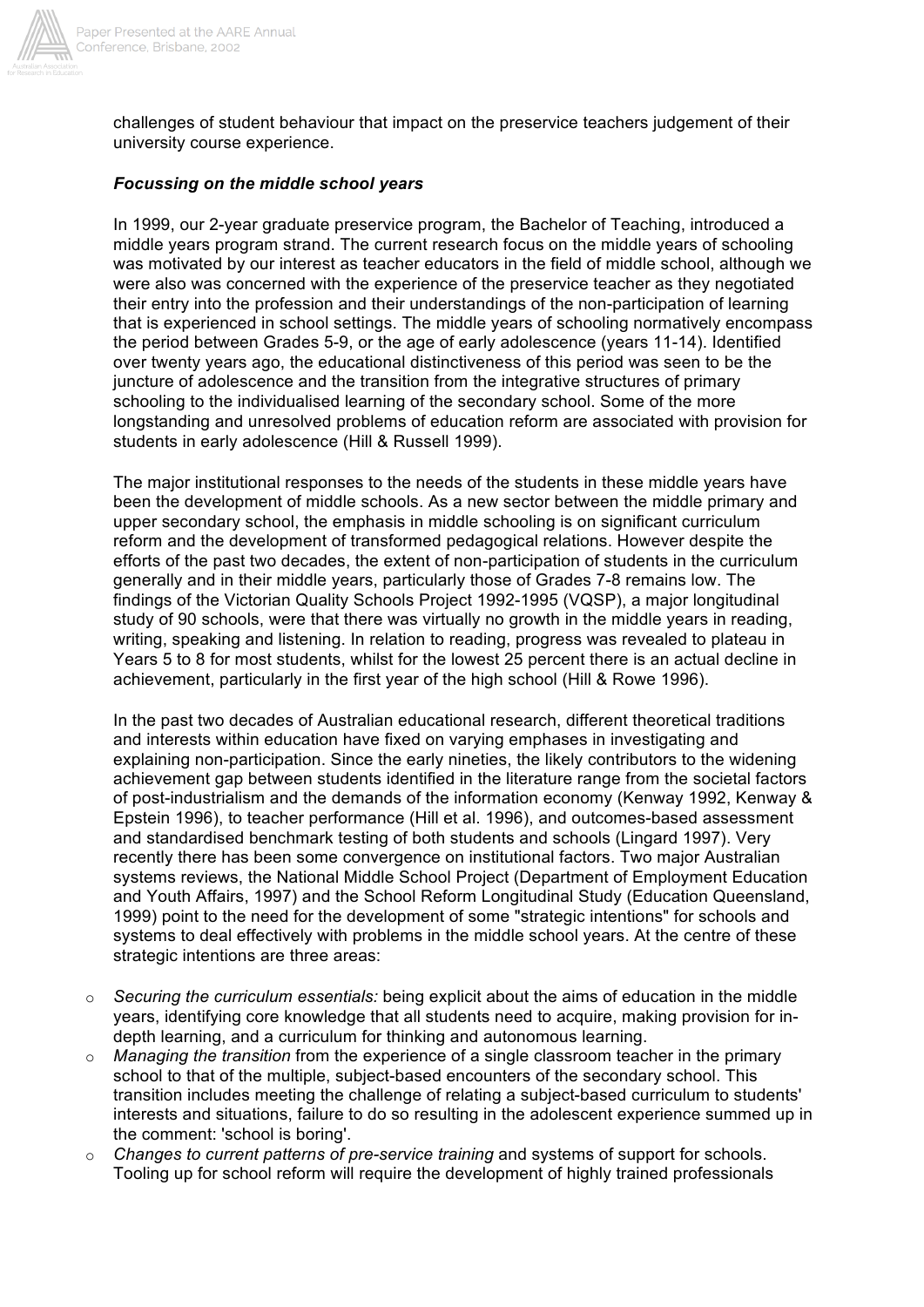

whose particular focus and expertise is the education of young adolescents (Hill and Russell 1996).

Systems in Australia are currently responding to these identifications. Major curricular reforms for the middle years such as the New Basics program initiated in Queensland are under development (Education Queensland 2000). In Tasmania the Department of Education has commenced a planned five-year review of curriculum built around the Essential Learnings Framework (Department of Education 2002).

### *Links between teacher education and middle years classroom practice*

Teacher education is being revisited in Australia and internationally at a time when radical changes are occurring in the nature of school and university-based education. The range of reports and new bodies relating to teacher education include the Victorian Institute of Teaching, the Review of Post Compulsory Education and Training (Victoria), the Connors Public Education Inquiry (Victoria), the Ramsay Review of Teacher Education in NSW and internationally the McCrone Report (May 2000) in Scotland.

Reporting from the University of Sydney symposium 'Repositioning Teacher education' (part of the Ramsey review process for teacher education in New South Wales), Sherrington (2000) states that for a variety of reasons teacher education should seriously question the traditional roles and responsibilities of teachers, schools, academics and universities. He reports the symposium consensus that the difficulties of current practice are in part due to the institutional location of teacher education programs, resulting in difficulties that afflict both University-school partnerships and the more recent UK model of predominantly schoolbased teacher preparation. Where University-school partnerships are concerned, the difficulties concern conflicts between policy and practice, theory and practice and conflicts for teachers and academics in their attempt to meet the demands for their respective institutional contexts. Further, Sherrington (2000) reports the alternative UK experience of eighty percent of preparation time in schools as not successful. Rather, the UK Office for Standards in Education have shown that 'it is those programs which include close authentic collaboration between schools and universities that have been successful, in contrast to those that have been purely school-based' (p.4). In addition, in a review of the literature concerning school-university links, Smedley (2001) notes that the widespread call for partnership innovations was not unproblematic in that there are definite barriers to the development and maintenance of these links, and that although such partnerships are 'desirable, achievable and sustainable' (p.203), they are also threatened by a multitude of factors, including institutional inertia, issues of low status for both teacher education and field work, time pressures on both university and school staff, cultural differences between schools and university, along with various financial and political constraints.

This call for partnership also faces the problem that few examples exist of collaborative academic-teacher investigation of teacher preparation, on the one hand, or, on the other, research-based approaches to school reform that do not derive from the academy. These twin problems are exacerbated in the sector of middle schooling. Few, if any, accounts exist of examples of research that link the multiple dimensions of non-participation in the middle school curriculum and the experience of teacher education lecturers and students. Schoolbased improvement of practice is still broadly understood as the introduction of new programs aimed at enhancing one or more of the school's operation while keeping other aspects constant. The American Institute for Research has undertaken an evaluation of 24 school improvement designs, although none of these 24 programs specifically target the middle years. Hill & Russell (1999) in response to the analysis of these American efforts assert the need for work to be conducted that specifically addresses the issue of a schoolwide approach to the reform of the middle years. Jackson & Davis (2000, p. 96) make the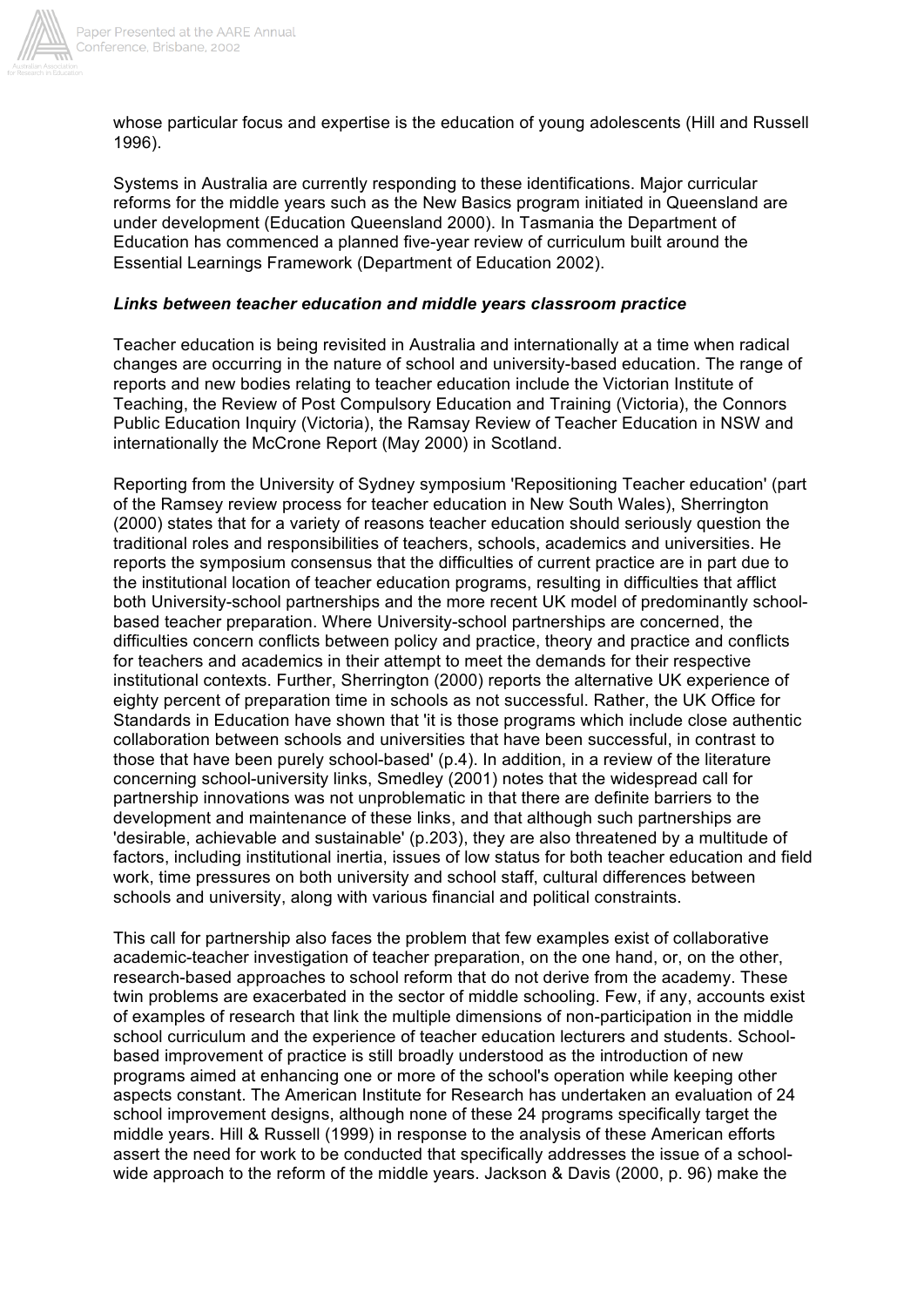

argument that it is programs that are geared towards specialised preparation of middle grades educators that will produce expert teachers who are best qualified to teach young adolescents. Significantly they note the importance of the transition period from preservice preparation to full-time teaching responsibilities. They comment on the daunting challenge faced in the first teaching appointment, particularly in respect to classroom management and curriculum planning. Left unsupported beginning teachers adopt practices contrary both to their educational philosophy and to the instructional strategies learned in preservice education (Jackson & Davis 2000, p. 105).

### *The Beginning Teacher and Teacher Educators*

The transition to the workforce from pre-service teaching is fraught with difficulties. Research indicates that beginning teachers are generally not prepared for the workload encountered in the school, nor the complexities of the interpersonal relationships they must navigate (Board of Teacher Registration, 1991, in Dowding, 1998; Wideen, Mayer-Smith & Moon, 1998). At the classroom level, beginning teachers often struggle with classroom management, with meeting the individual needs of students, and with the management of curriculum and resources. In a review of the research on learning to teach by Wideen, Mayer-Smith and Moon in 1998, the authors report studies that indicate that beginning teachers often feel they are poorly prepared for their work in schools, and suggest that the notion that practicum serves to provide a bridge across the theory-practice divide must be questioned. The authors point to the tensions between the aims of pre-service teachers and teacher educators in their attempts to bridge the gulf between school and university, suggesting that these tensions are heightened by failed expectations on both sides. Teacher educators' expectations of the practicum as an opportunity for experimentation, risk taking and reflection are often not realised, while the pre-service teachers often view their practicum as a time for gaining experience and practice, and a time that will form the basis of future hiring decisions, a view which emphasises the need for a good grade. In relation to the role of research to further our understandings, they suggest an ecological approach to research, using a 'more eclectic methodology where efforts were made to bridge programs of research; linking research to, and ferreting out, meaning as it relates to the social and cultural conditions where beginning teachers teach' (p.168)

Zeichner and Tabachnick (1981) acknowledged the tension between university based learning and school-based learning suggesting that the effects of university-based teacher education was 'washed out' by the process of socialisation of pre-service or beginning teachers into the teaching profession. Consistent with this theory, Kane (1994), who used a longitudinal study of 2 beginning teachers to investigate survival at the expense of intelligent action, suggested that the evolution of a pre-service teacher's propositional knowledge into procedural knowledge was hampered by a teacher education system that allows such knowledge to be 'encountered independent of it's system of use'. She goes on to ask the question 'why do people who have successfully completed a teacher education program 'apparently by-pass their pedagogical knowledge for less valid and less effective alternatives'? Kane concludes that the beginning teachers remain reliant on modelling the practices of those they regard as more knowledgeable, which suggests that if pre-service teachers experience difficulties implementing the theory based strategies advocated at the university, they return to or adopt the strategies that they have seen successfully used by those they regard as more able.

In the Australian literature, Loughran (1994, 1996) argues that the effect is rather one of the repression of ideas from teacher education during the initial demands of teaching. He suggests that in later years there is a subconscious assimilation of university learning such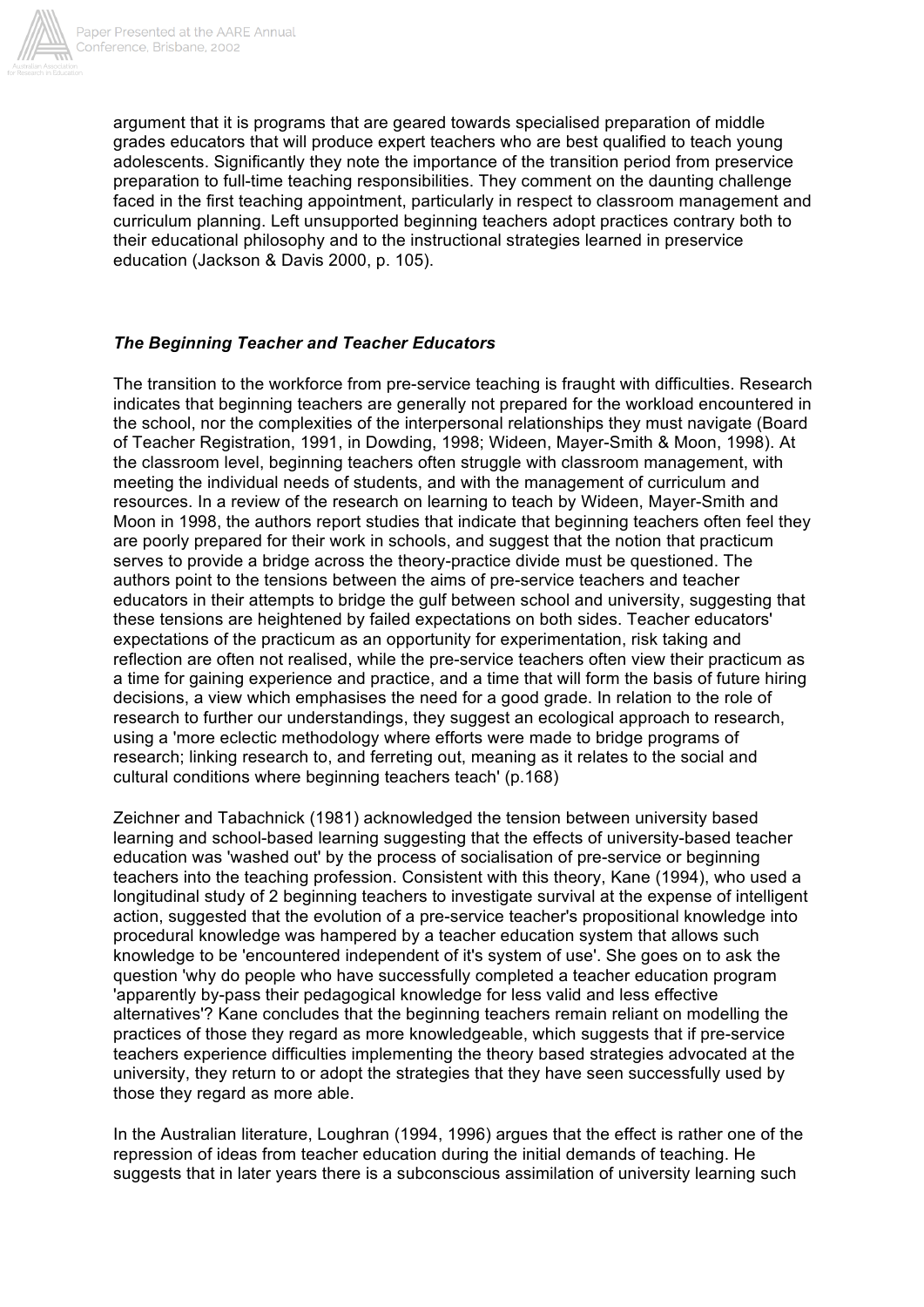

that it underpins their practice, but is perhaps not easily recognisable as originating from their pre-service training. Loughran, Brown and Doecke (2001) explored the transition from pre-service teaching to  $1<sup>st</sup>$  year teaching, and suggest that the  $1<sup>st</sup>$  year teachers' memories of their preparatory course were not integrated, but rather were snapshots of the highs or lows. Over time, these snapshots may become the dominant view of the course, becoming consistent with the view often held by experienced teachers of the preparatory course as being a waste of time. Because of the structure of teacher education programs, learning to teach sometimes requires an understanding of experience prior to the experience itself, a situation that compels Loughran, Brown and Doecke to remind teacher educators that:

An ever-present realisation for teacher educators needs to be that 'telling does not lead to learning', therefore teacher preparation programs (and their teacher educators) need to create episodes whereby the theory being espoused can be portrayed in realistic and memorable ways (pp.19-20).

Such memorable, or snapshot, episodes would provide the groundwork for both future understanding, and for changes in understanding as a result of extended teaching experience.

Sumison (1998) suggests that the intensity of the emotional experience of learning to teach, at least initially, contributes to the attrition from pre-service programs. Teacher educators can alleviate some of the distress experienced by pre-service teachers by developing an understanding of their emotional frames of reference and their epistemological perspectives.

### *The Research*

Our research located in a critical ethnographic methodology sought to identify issues significant for the development of teacher education programs. We were working to reengage with the classroom experientially as well as to confront our understanding and deficits in our own work and course development. Our program commenced in 1997 and as one of the early two-year postgraduate programs developed in Australia we knew first hand the limitations of our program and elsewhere have written an account of the difficulties of implementing other ways of working when resourcing is small and the operational demands privileged. Our data production derived from an authentic and rich perspective is informed by a longstanding knowledge of Tasmanian government education. One of the investigators had taught in neighbouring schools a decade earlier and had prior knowledge of the demographic and social issues that confronted teachers in this context. Our focus was around the questions *what* to teach, and *how* to teach a pre-service teacher education program broadly, but in particular we were wanting to make reference to the middle years of schooling and the Tasmanian context where the local Department of Education was in the first year of a community based curriculum consultation process.

In order to do this, we entered the school as one of our preservice teachers would join a school for the practicum, each of us taking responsibility for teaching a Grade 7 class in a school that was beginning to implement a middle school program. We wanted to explore how their training as pre-service teachers might be reinforcing or perpetuating practices that served to alienate the very students the pre-service teachers were trying to engage. The teaching time was restricted to the 'core' periods of English, SOSE and Maths, due to the pressure of our university commitments. Our teaching load was however that of a practicum period of a .8 teaching load. We had wanted a nine-week period in the school as our internship, but instead we had to opt for a shorter four-week period as the research funds granted were cut in half. Interestingly it was the teaching relief that was reduced from our budget. It may seem trivial to refer to the funding allocation, but is one that we will return to in the discussion of the research and future projects.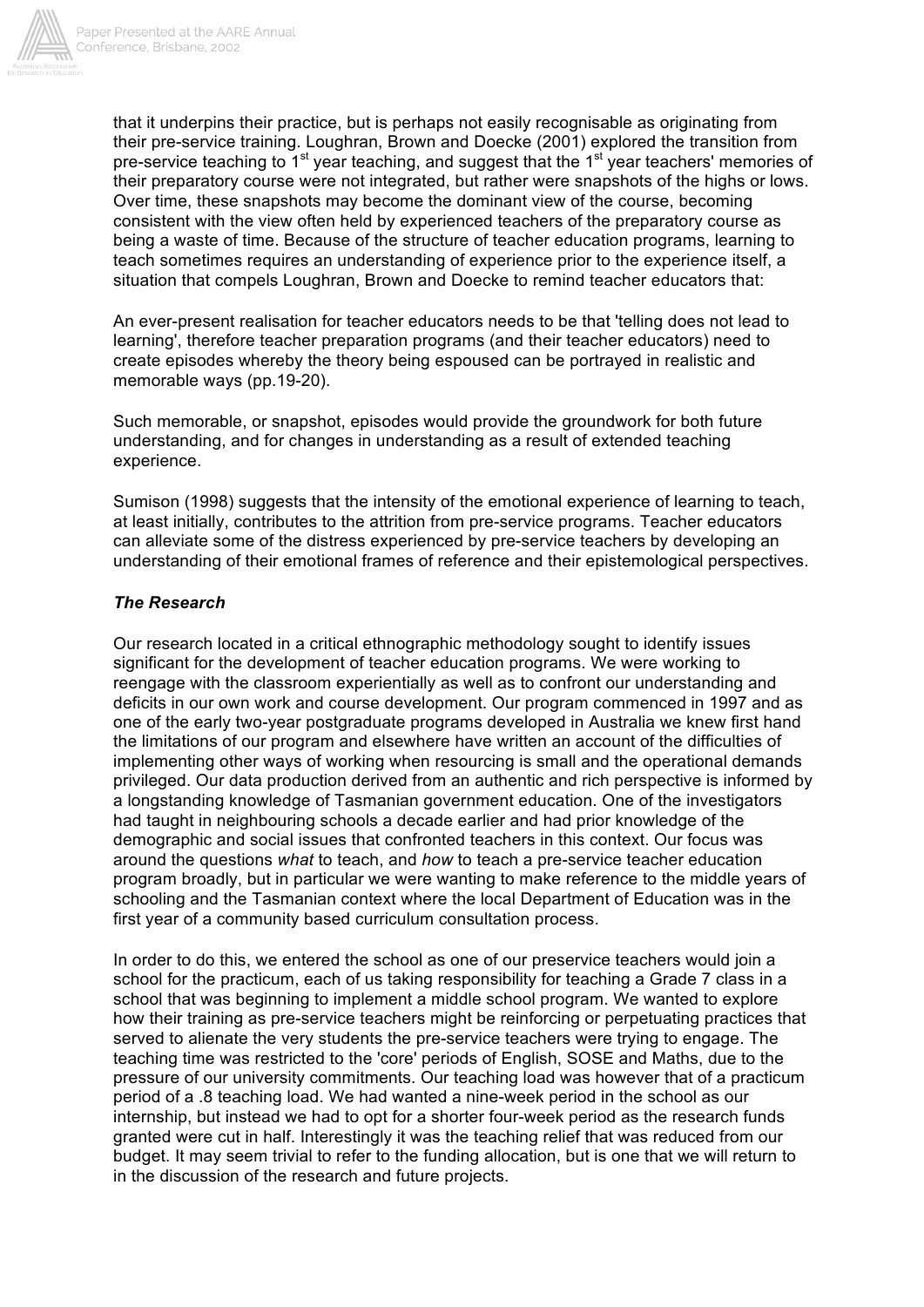

At the end of each teaching session at the school, a research assistant debriefed us and our narratives were recorded and transcribed. This interview data formed the first layer of the research narrative describing our experiences in the culture of an emerging middle school. As teacher/researchers we also had our field notes, lesson planning documentation and samples of student work. Each of us developed a portfolio of work with our Grade 7 students. The portfolios were developed around the rich task we developed as classroom teachers with our two classes of Grade 7 students. One class also developed a visual narrative of school life as understood by them. The 39 digitised images were entered into a PowerPoint presentation. Other narrative accounts obtained through recorded semistructured interviews, were transcribed and entered into Nvivo. These were contributed by a preservice intern, a recent graduate of our program, a teacher with nine years experience, (a graduate of our institution) a support teacher and the school principal. Transcribed interviews were offered to the key informants for verification. One participant elected not to have the interview recorded, but instead gave permission for the research assistant to record field notes.

The transcript narratives were then bound into a single volume for each teacher/researcher to analyse whilst the research assistant produced the Nvivo conceptual mapping of the data. The Nvivo program is highly suitable for small scale projects such as ours which produced data from semi structured interviews, school documents, newsletters, policy statements, student work samples and visual imagery. The research assistant coded segments of text, recalled these segments later to analyse specific instances of situations, as well as to cross reference data from one coded segment to another. Data was left in single node form, leaving the data readily available for further questions. These nodes are reflected back not as categories for reduction but as ways to interrogate how each of us makes sense of our situation, our views and actions and our particular stance. This method matched the phased nature of our encounters with the data. Times for carrying out the project are defined through our institutional contexts. Research waits until teaching is finished and school personnel also are subject to organisational demands and cycles (e.g. the school principal has been on long service leave during the first school term of 2002).

The two teacher/researchers then examined the research assistants coding and interpretation and re read this against their interpretations. The analysis to date is our first analysis of the transcribed narratives of the two teacher educators, the preservice intern, the recent graduate, the experienced teacher, the support teacher, the school principal and the visual imagery produced by one grade seven class. At the time of writing we have not yet included the dimensions from the student work samples. These data we believe will be particularly useful in exemplifying the pedagogical dimension of the research. This paper is the first formal exchange between the researchers and the research participants and is illustrative of a methodological pathway that is required in the habit of collaborative research practice that is committed to change processes.

Our research adopts a 'biographical attitude... [that borrows] from feminist praxis and other critical /emancipatory approaches...as oppositional strategies for combating the punitive abstractions and reductions of dominant discourses' (MacLure 1993, p. 312). Narrative, be it visual, auditory or textual reveals the particular experiences of those in social situations, experiences that cannot be shared by those situated differently, but which they must understand in order to do justice to others ... 'Narratives thus exhibits the situated knowledges available of the collective from each perspective, and the combination of narratives from different perspectives produces the collective social wisdom not available from any one position' (Young 1995, pp.147-8). Our efforts, despite the limitations of a compromised time frame are intended to live out and signal the importance of the research tensions acknowledged and urged by Widen, Smith & Moon (1998). In their review and critique of 93 empirical studies on learning to teach they urge research in teacher education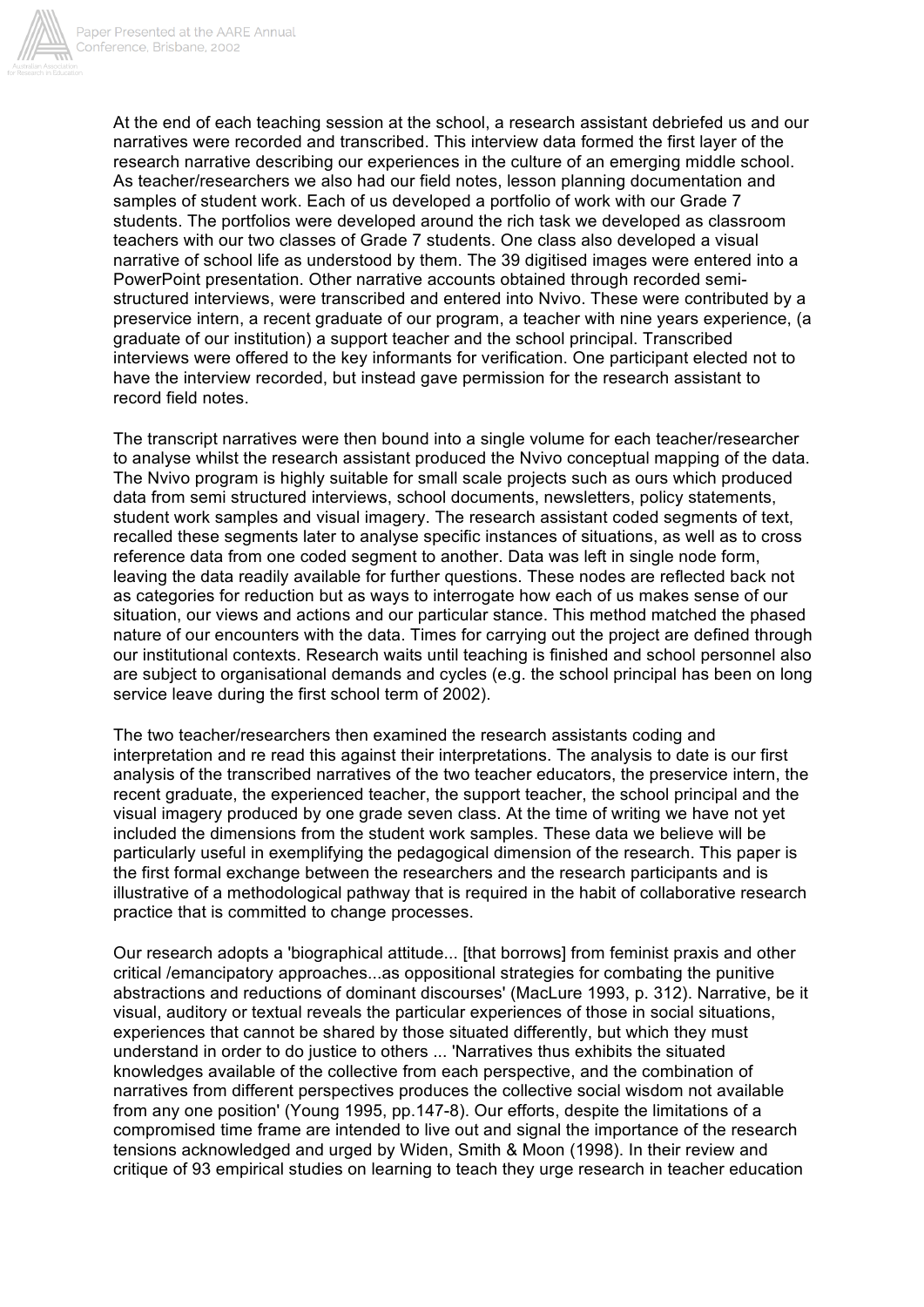

to be characterised by researchers who 'reflect on their research and openly comment on the implications and possible conflicts created by instructors and researchers...[and] applaud these researchers for explicitly acknowledging the dilemmas that face those who do research with the subjects they teach ' (p.163). Each of us would concur that this was probably the most professionally rich experience of our ten years in teacher education.

## *Data Analysis*

How then did our preservice and recent teachers represent their recent training and experience of beginning teaching? From their account and the intermingling of how have we made sense of the experience from the intersection with everyday practice, what is our reading of *what* to teach, and *how* to teach a pre-service teacher education program in the context of developing a middle years of schooling strand and local curriculum reform. In unfolding our analysis the juxtaposition of the voices of our informants and ourselves are threaded together laying open the practical and theoretical, the oppositional justifications and unheroic voice of our teaching and learning constructions. We found general trends, the majority echoing our worst held fears, that is how readily the teacher educator is disregarded and how assimilationist notions of becoming a teacher are subsumed by technicist and conformist commands. The actions of our beginning teacher and pre-service teacher are embedded in survival and we as teacher educators are attempting to defend a curriculum view that was counter to the view of the school. The complexities of the concepts are indicated in the threads of the 'data stories' (Lather & Smithies 1997, p.34) that we have entered below. What also emerges is the unfolding of career trajectories that delineate the characters of the emerging and experienced professionals and those of the beginning teachers as not surprisingly being located in very different spaces. Those of us with more than twenty years of teaching offer professional identities that are reflective, self-actualising and work as extended professionals. Our novice teachers and the teacher of eight years experience are consumed in occupational unease, still attempting to make sense of themselves and aspiring for an essential view of being and becoming a teacher, despite the emphasis we know they have had in their preservice program on a view that invites them to be reflective, risk takers and inquirers into their practice.

### **The complexities of a career trajectory**

### **Beginning and preservice teachers**

For Kelsie, the preservice teacher, her university training fell short of her expectations. " And I think as a beginning teacher, that we haven't been taught enough about strategies for making students accountable for their learning...like when we come back from prac, people have said I haven't been sure how to deal with this situation, or what do you do if a kid is coming straight for you, and the lecturers have kind of piped up and said "Oh, that's easy, you just do this", or "you do that", or "Oh yes that's happened to me and I did this and it was very successful." But I think that each situation is completely different and there's a lot of variables in play. Like for me, how do you, what do you do when you've got Grade 8 boys, big Grade 8 boys, that are really physical in the classroom, that can be quite threatening, and you're a short female teacher" [ref 33]

Sue, who finished her graduate preservice preparation in 1998, recounts her desire for more behaviour management in the course. " I finished in '98, so I haven't been out that long at all, and I started at Berry High School, and just thought 'Oh my God', this was tough. I mean I am a pretty strong person. I've got two brothers, I've been brought up very early to be outspoken and strong and that whole thing. I know a lot of student teachers out there who've ended up in tears and all that kind of thing, and I've thought 'No, not going to ...'Behaviour management is something I feel quite comfortable with; and I'm not threatened by kids at all,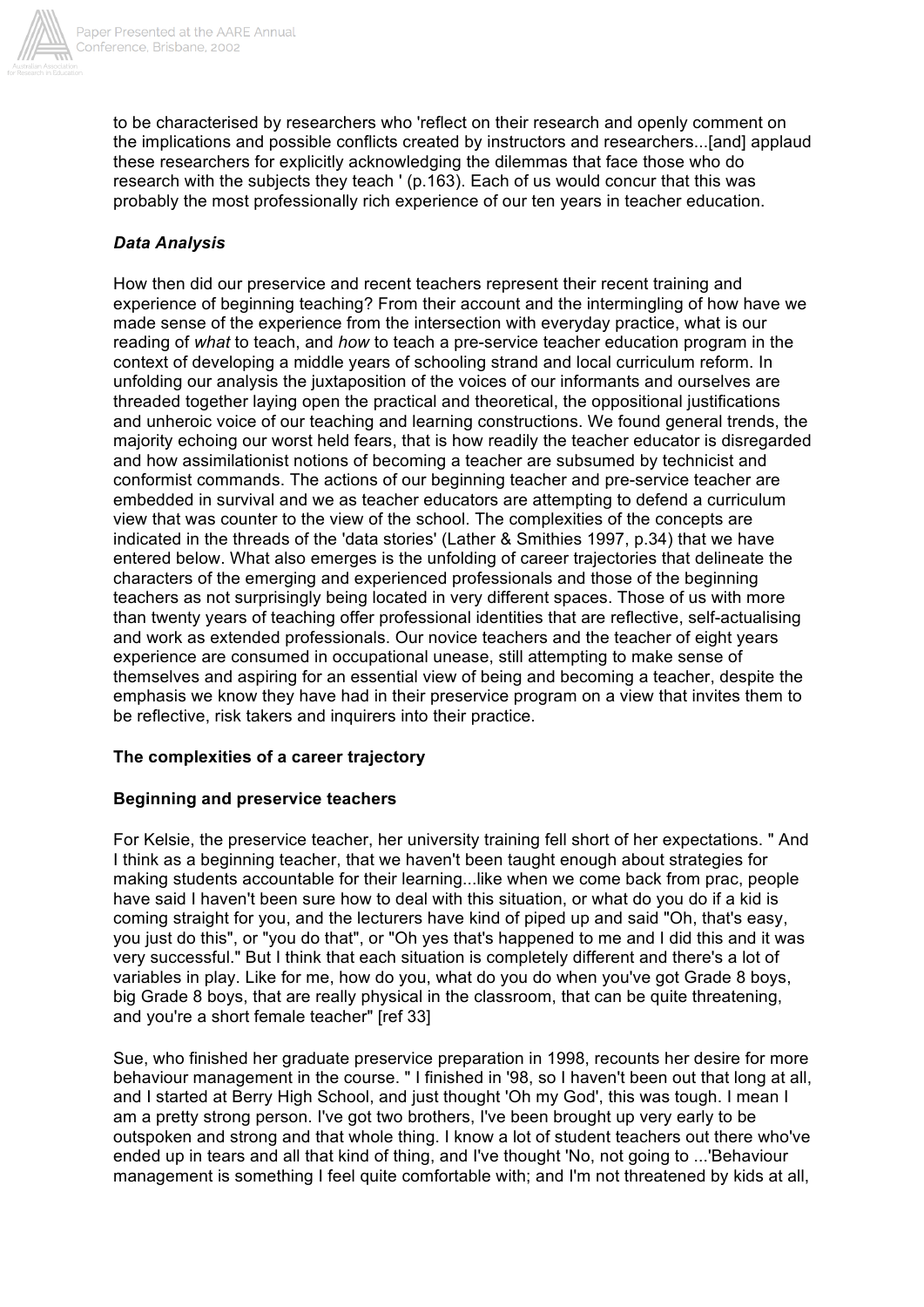

but I think it does need a lot more looking at in the course. I don't think I was prepared through the course to go out and deal with some of those issues."

### **Teacher educators**

For Mary as a teacher educator who had not previously taught a Grade 7 class the assault in relationship to classroom and the dictum of the technical curriculum she found herself working against brought a sense of helplessness, but resolve to still maintain her approach to the teaching of the Studies of Society and Environment that is based around critical action. Musing on the divide between the content she aspired to and the classroom reality in which she was embedded where the grade 7 students were very resistive to the program she devised, she said " ...but the alternatives are not very viable, I mean I am hardly going to change what I teach my preservice teachers" [ref237]

In my account (Julianne) I was reminded of the existential issues of classroom management. This is one of the areas that I had taught in the preservice program. It is one of the areas that I staked my reputation as a practitioner on before entering the academy. "The big issue that I think we've run into [is] being unable to work out the school culture in terms of the response to the high level kinds of behaviours, and the lack of structures within the Grade 7 [area]. It's not clear, it's not transparent...as we have started to get hold of some of the implicit understandings, which is exactly what one of our students would be faced [with], there's been a bit more clarity from the point of view of the kids get to know you better, to start to trust you more.' [ref324, 325]

#### **Early career expert teacher**

Jean the teacher, (a graduate of our institution nine years ago elected not to be audio taped and asked that the research assistant transcribe her notes), saw the non-participation in the middle years as being embedded in "the level of work expected by the teacher in some cases it is too high for the student's current skill level. Those unrealistic expectations come from teacher training. Also class sizes are too big to permit quick response times. With lessons only 40 minutes long, and class sizes of 30 plus, students may have to wait a whole lesson for a response from the teacher - too slow". [ref 8]

#### **Experienced and expert teachers**

Hilda, an experienced school and education administrator, in her first year at the research site as principal, commented on the difficulties the students faced in engagement with learning. "...it is very difficult to engage them, and keep them engaged on any particularly task. No matter how interesting you might think the task is, their attention span is really really low, so their time on task is really, really low and if I could change anything it would be to increase the work ethic of those people, because if they want to go out into the workforce, they don't know what it's like to work for an hour... And you can't make them either." [ref HG 95]

Janita, a teacher of twenty five years experience in a number of settings, the support teacher who assisted with literacy and numeracy through a pull out model, reflected back on the organisational structure of the middle school setting developed for this school year. "I think one thing that concerned me was that while we were aiming for continuity with our students in Grade 7 area, that in fact there ended up being much more disruption for them during the year than we actually felt desirable, and I think that if at all possible some of that could be avoided next year...and here again I'm just talking about the Grade 7s." [ref 104]

#### **Conclusion**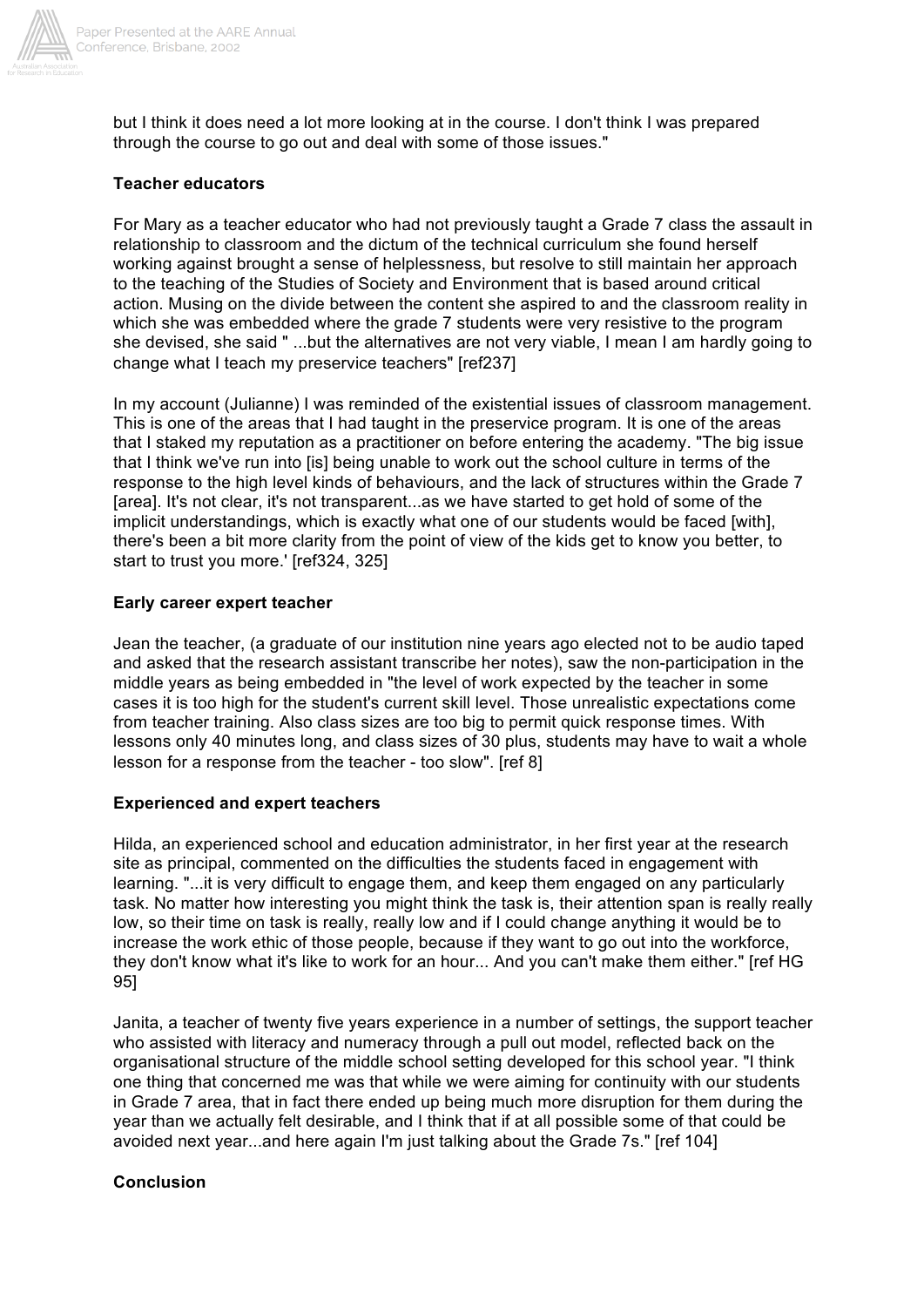

As our first interpretation of the data produced in this project, our account is available for further interrogation and analysis with our informants. Our critical ethnographic project designed through a method reported by Carspecken (1996) will be reread again. The method invites the researcher to move from monological to dialogical understandings. The writing of this paper has sought to unfold the first phases of the method heading towards our reconstructive analysis that will be exchanged with our informants. Popkewitz and Brennan (1997, p.293) remind us that '...statements and words are not signs or signifiers that refer to fixed things but social practices that generate action and participation'.

At this point in the analysis we have reflected back to the framework of our graduate preservice program. Since the mid 1990s like most teacher education programs in Australia we assessed and aligned our teaching against the National Competency Framework for Beginning Teachers (NCFBT 1996). By framing preservice learning in this way we have technicised our view of beginning to teach, asking our students to work deductively rather than inductively. What we are conveying to our preservice teachers is a smoothed over narrative of beginning teaching. The flawless narrative without pedagogical variability sees what I have not been 'told' as a deficit in the teacher education program, rather than an aspiration to monitor the development of one's teacherhood. We have presented learning to teach as a logical project that is read by a tick a box, rather than ensuring we have embedded competence in the words of Hill and Russell (1996) in reference to the middle years of schooling, 'in core knowledge that all students need to acquire, making provision for in-depth learning, and a curriculum for thinking and autonomous learning'. Yes, we had introduced a portfolio as a significant assessment task over the two years of the program, but had this document fully lived its presence with our students, over time, supported by all elements of the program including our school based assessors?

Given the technicised construction of learning to teach has persisted over the past decade perhaps it is not surprising that we continue to have reported early conceptions of beginning to teach as dogged by survival at the expense of intelligent action (Kane, 1994). Further we acknowledge how significant it is for teacher educators to simultaneously map the culture of our own, our preservice teachers' and beginning teachers' identities - the simultaneous exploration and exposition of the values that guide our action and deeds. The kind of participatory inquiry proposed in our study works to foster understanding of the link between identity, agency and practice elaborating the 'culturally available iconographies of teacherhood' (MacLure 1993, p. 320). Locating the cultural and occupational values in this project suggests that *what* to teach and *how* to teach a preservice program, aiming to target the middle years of schooling needs more of what we have unfolded. The project is rendered more difficult if our research granters continually reduce the time for our release from face to face teaching and administrative demands.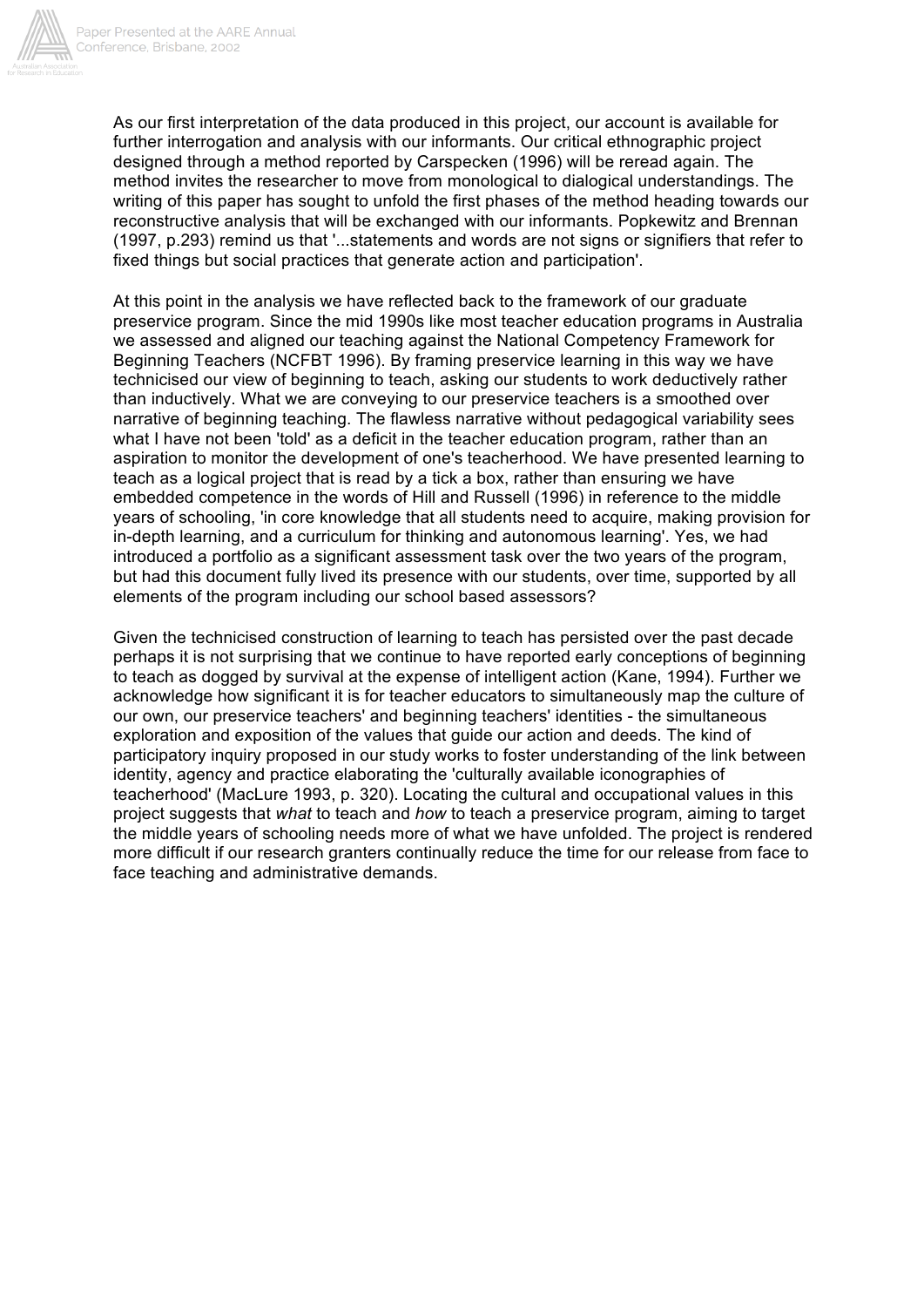

### **References**

Anderson, G. (1989) 'Critical ethnography in education: origins, current status, and new directions', *Review of Educational Research*, vol. 59, no.3, pp. 249-270.

Australian Bureau of Statistics (1997) *1996 Census of Population and Housing*, AGPS, Canberra.

Barone T. (2001) *Touching eternity: the enduring outcomes of teaching*, Teachers College Press, New York.

Carspecken, P. F. (1996) *Critical ethnography in educational research: a theoretical and practical guide,* Routledge, New York.

Connors, L. (2000) *Public Education: the next generation: Report of the Ministerial working party.* Victorian Department of Education, Employment & Training, Melbourne.

Department of Education, Tasmania. (2002) *Essential Learnings Framework 1,* Department of Education, Hobart.

Department of Employment Education and Youth Affairs (DEETYA). (1997) *National Middle School Project*, DEETYA, Canberra.

Dowding, G. (1998) Beyond survival: supporting beginning teachers through effective induction, *The Practising Administrator* vol. 20, no. 2, pp. 18-20.

Education Queensland. (2001) *School Reform Longitudinal Study (SRLS).* http://education.qld.gov.au/public\_media/reports/curriculumframework/qsrls/index.htm

Education Queensland. (2000) *New Basics Project Technical Paper*. http://education.qld.edu.au/corporate/newbasics/docs/nbftech.doc

Hill, P. W. and Rowe, K. J. (1996) Multilevel modelling in school effectiveness research, *School Effectiveness and School Improvement,* vol. 9, no. 3, pp. 310-30.

Hill, P. W. and Russell, V. J. (1999). *Systemic whole school reform of the middle years of schooling*. In R.J. Bosker, B.P.M. Creemers, & S. Stringfield (Eds.) Enhancing educational excellence, equity and efficiency. Evidence from evaluations of systems and schools in change. Kluwer Academic Publishers, Dordrecht/Boston/London.

Hill, P.W., Rowe, K.J., Holmes-Smith, P., & Russell, V.J. (1996). *The Victorian Quality Schools Project: a study of school and teacher effectiveness. Report to the Australian Research Council (Volume 1 - Report),* Centre for Applied Educational Research, Faculty of Education, The University of Melbourne, Melbourne.

Jackson, A.W. & Davis G.A. (2000) Turing points 2000: educating adolescents in the 21<sup>st</sup> century, A report of Carnegie Corporation of New York, Teachers College Press, New York.

Kane, R. (1994) Beginning teachers: survival at the expense of intelligent action. Paper presented at the 1994 annual conference of the Australian Association for Research in Education. http//:www.aare.edu.au/94pap/kaner94.269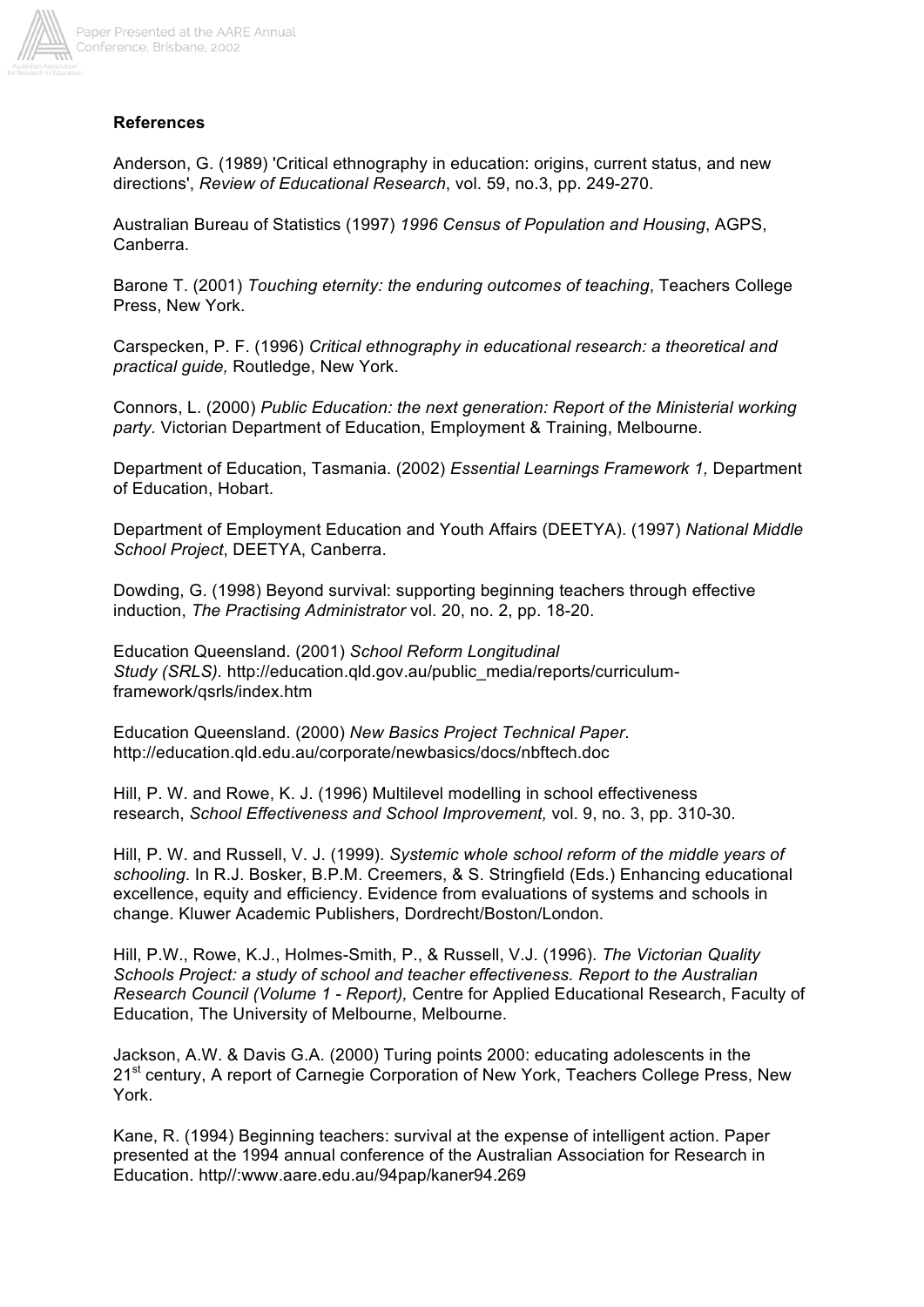

Kirby, P. (2000) Post Compulsory Education and Training Pathways in Victoria. http://www.det.gov.au/det/postcomp/articles.htm

Kenway, J. (1992) Into the zone of the unknown: profiles, markets, and social justice. *Curriculum Perspectives*, vol. 12, no. 1, pp. 66-68.

Kenway, J. and Epstein, D. (1996) Introduction: the marketisation of school education: feminist studies and perspectives. *Discourse: Studies in the Cultural Politics of Education*, vol. 17, no. 3, pp. 301-14.

Lather, P. & Smithies, C. (1997) *Troubling the angels: women living with HIV/AIDS.* Westview Press/Harper Collins, Colorado

Lingard, B. (1997) The problematic coalition of markets and social justice. *Education Links*, vol. 54, Autumn, pp. 4-7.

Loughran, J. J. (1994) Bridging the gap: an analysis of the needs of second year science teachers, *Science Education,* vol. 78, no. 4, pp. 365-86.

Loughran, J. J. (1996). Learning about teaching: a longitudinal study of beginning teachers, *Australian Educational Review*, vol. 23, no. 2, pp. 55-77.

Loughran, J. J., Brown, J., and Doecke, B. (2001) Continuities and discontinuities: the transition from pre-service to first year teaching, *Teachers and Teaching: Theory and Practice*, Vol. 7, no. 1, pp. 7-23.

MacLure, M. (1993) Arguing for your self: identity as an organising principle in teachers' jobs and lives, *British Educational Research Journal,* vol 19, no. 4, pp. 311-322.

McCrone, G. (2000) A teaching profession for the 21<sup>st</sup> century. Report of the Independent Committee of Inquiry into Professional conditions of Service for Teachers. Stationary Office, Edinburgh.

Moss, J., Fearnley-Sander, M. & Hiller, C. (2001) Solving the pedagogical puzzle, in D. Murphy & R. Walker (Eds.) *Case Studies of Teaching with Technology*, Kogan Page, London

National project on the quality of teaching and learning. (1996) National Competency framework for Beginning Teacher, Australian Teaching Council, Leichhardt NSW.

Ramsey, G. A. (2000) Quality matters: Revitalising teaching: Critical times, critical choices. Report of the review of teacher education in NSW.http://www.det.nsw.edu.au/teachrev/reports/index.htm

Popkewitz, T. & Brennan, M. (1997) 'Restructuring of social and political theory in education: Foucault and a social epistemology of school practices', *Educational Theory*, vol. 47, no. 3, pp. 287-319.

Sherrington, G. (2000) Report from the symposium Repositioning Teacher Education. University of Sydney, Sydney.

Smedley, L. (2001) Impediments to partnership: A literature review of school-university links. *Teachers and Teaching: Theory and Practice*, vol. 7, no. 2, pp. 189-209.